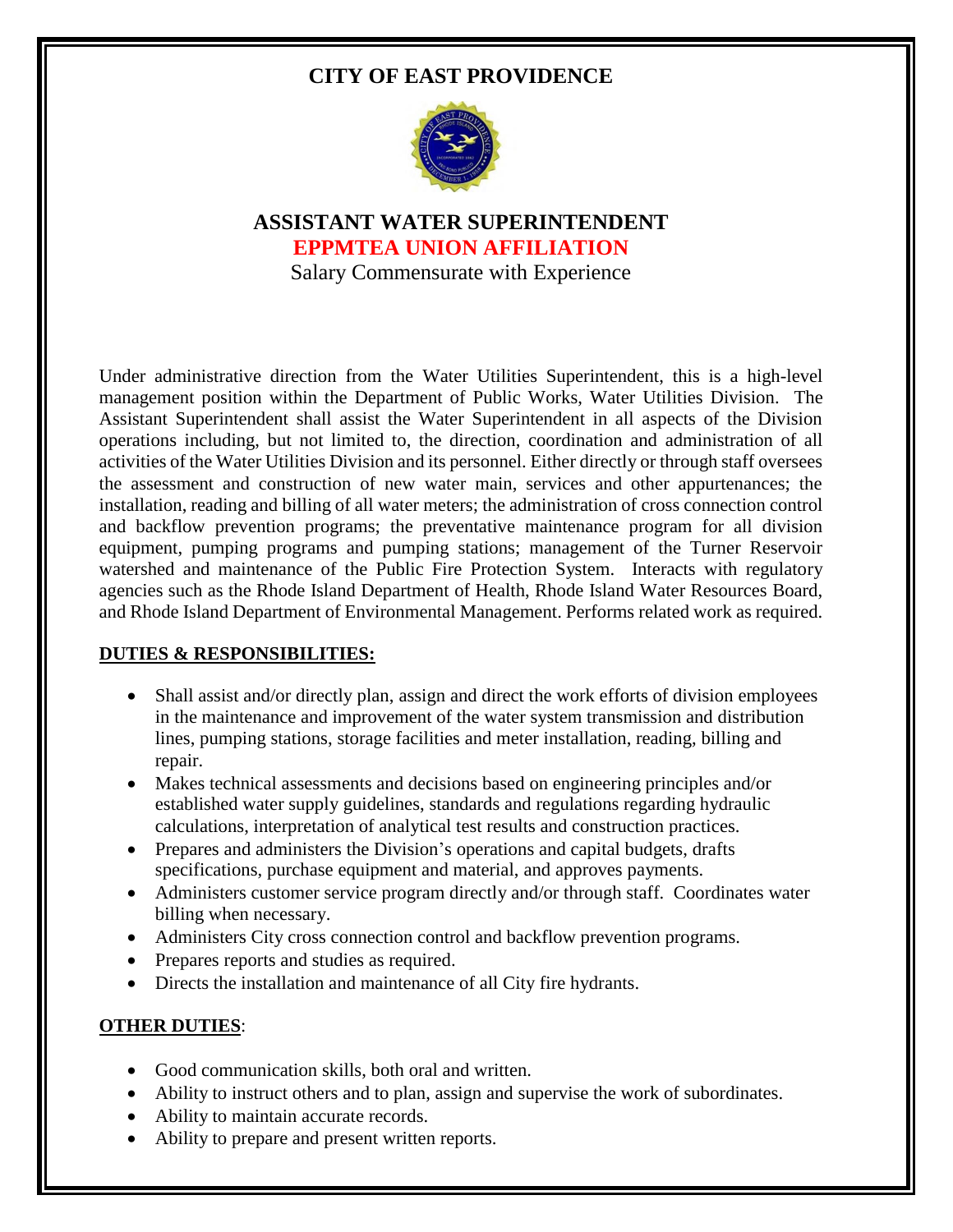### **DESIRABLE ABILITIES, KNOWLEDGE AND SKILLS:**

- Must possess good oral and written communication skills and the ability to plan and supervise the work of division employees, coworkers, public and regulatory agencies.
- Knowledge of the principles, procedures and methods of water supply management and public works construction.
- Knowledge of relevant federal and state drinking water quality regulations.
- Ability to prepare, and supervise the preparation of reports, budget recommendations and construction projects.
- Must possess computer skills with demonstrated competency in Microsoft Word and Excel and the ability to utilize other software packages in managing the water system.

## **MINIMUM QUALIFICATIONS REQUIRED FOR APPOINTMENT:**

Graduation from a four-year college or university with a Bachelor of Science Degree in Civil or Environmental Engineering including coursework in hydraulics or related experience. Five or more years of experience in a managerial capacity in a public or private Class IV water system preferred.

Preference given to candidates holding the following licenses:

- State of Rhode Island Water System Operator Certification Transmission and Distribution 4 and Treatment 1 license
- Backflow Prevention Assembly Testing Certification and Cross Connection Control Surveyor Certification (NEWWA or equal)

All candidates must obtain and maintain these licenses within (12) twelve months of employment. Licenses must be kept current as a condition of employment. Must be available for extensive overtime during all types of emergency situations as a condition of employment. Must present a clean and professional appearance/attitude. Must be able to communicate effectively and professionally with customers. Must possess a valid driver's license. Any other equivalent combination of education, experience and training necessary to meet the desired knowledge, skills, and abilities of this position.

### **EXAMINATION WEIGHT**

100% Oral

Please apply online at:

[https://workforcenow.adp.com/mascsr/default/mdf/recruitment/recruitment.html?](https://workforcenow.adp.com/mascsr/default/mdf/recruitment/recruitment.html?cid=7194c980-8645-4d6c-a63d-4aa97ffa0bad&ccId=19000101_000001&type=JS&lang=en_US) [cid=7194c980-8645-4d6c-a63d-](https://workforcenow.adp.com/mascsr/default/mdf/recruitment/recruitment.html?cid=7194c980-8645-4d6c-a63d-4aa97ffa0bad&ccId=19000101_000001&type=JS&lang=en_US)[4aa97ffa0bad&ccId=19000101\\_000001&type=JS&lang=en\\_US](https://workforcenow.adp.com/mascsr/default/mdf/recruitment/recruitment.html?cid=7194c980-8645-4d6c-a63d-4aa97ffa0bad&ccId=19000101_000001&type=JS&lang=en_US)